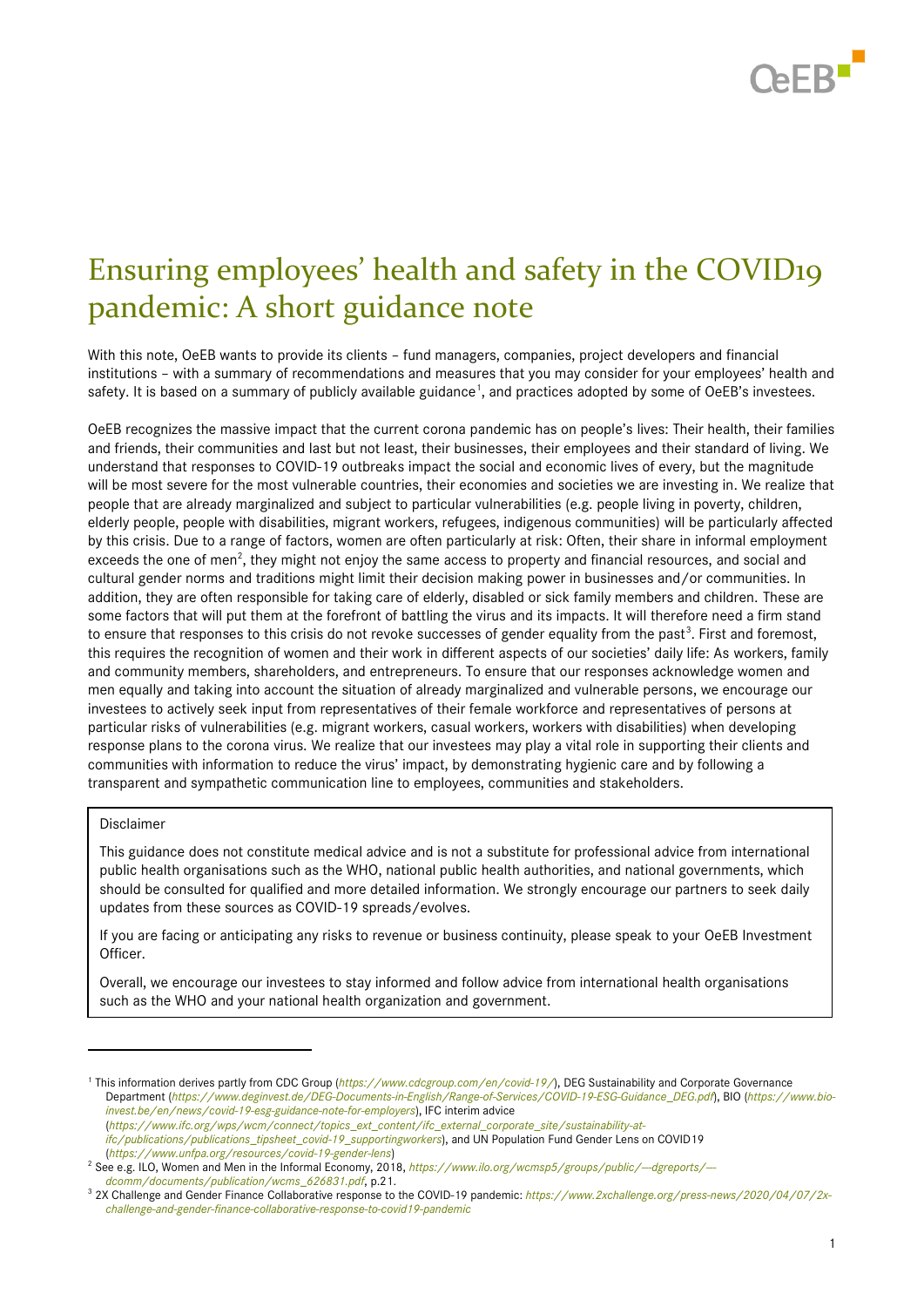## *How does COVID-19 spread?*

It is possible to catch COVID-19 either by breathing in droplets coughed up or exhaled by a person with COVID-19 or by touching eyes, nose or mouth after handling a contaminated object or surface. All sections of society – including businesses and employees – must play a role if we are to stop the spread of this disease. Following national labour regulations and IFC Performance Standard 2, employers must fulfill their "duty of care". In other words: They should minimize occupational health and safety risks to employees and their activities. We therefore encourage our investees to identify the business activities that could expose workers, customers, consultants or others, and follow the practical steps suggested in this document to prevent the spread of COVID-19.

Steps will vary depending on the nature and location of the industry, potential exposure to the virus, supply chains, etc. The following steps and measures are far from exhaustive and should be reviewed and updated as the situation evolves.

It is important to recognize that social, cultural and gender norms also influence women's and men's roles and relations, which reflects their vulnerability to infection, exposure, and treatment. To ensure that the response to COVID-19 does not reproduce, exacerbate or perpetuate marginalization, inequalities or harmful gender norms, consider how these responses may differ among groups of women and men – including contractors (e.g. cleaning personnel, chefs, security personnel) – in your work place, and consult with women representatives and representatives of persons, who are marginalized and at particular risk of vulnerabilities, from your workforce, contractors and surrounding communities where possible. Consulting with women's rights groups, representatives of marginalized or vulnerable persons and independent experts may also benefit your response plan to avoid potential unintended discrimination and to tap into community knowledge in your operating location.

#### *Which kind of crisis management actions should I consider?*

Companies should consider developing specific procedures and policies to prevent, identify, mitigate, and respond to instances of COVID-19 in a formalized manner. These should be informed by the risk identification and mitigation process below and may include:

- Set up a crisis response team, typically consisting of key individuals from management, human resources, legal, finance, public relations and employee's representative. Outline key roles and responsibilities for crisis response, including also the CEOs' and Board's roles, and identify crisis management leaders. You may also consider to identify company external advisory if deemed necessary. Once the teams, roles and responsibilities have been identified, it is important to determine protocols about information flows and sources of information required by the Board.
- Prevention procedures covering basic hygiene, cleaning and disinfection, Personal Protective Equipment (PPE), customer engagement, supplier management, and visitor management should be considered. Develop and communicate a clear policy of non-discrimination to reduce stigma so that employees feel safe reporting illness of themselves or within their families. Communication tools such as templates, checklists, posters and manuals should reflect prevention procedures, and should be maintained. Particular consideration is required for policies and procedures on how to determine and manage suspected and identified cases, in line with national requirements. Some companies may be required to report cases and/or follow specific protocols, in line with national mandates.

Step-by-step guidance to set up prevention and mitigation measures at work (by ILO): *[https://www.ilo.org/wcmsp5/groups/publi](https://www.ilo.org/wcmsp5/groups/public/---ed_protect/---protrav/---safework/documents/instructionalmaterial/wcms_741813.pdf) [c/---ed\\_protect/---protrav/--](https://www.ilo.org/wcmsp5/groups/public/---ed_protect/---protrav/---safework/documents/instructionalmaterial/wcms_741813.pdf) [safework/documents/instructionalmaterial/](https://www.ilo.org/wcmsp5/groups/public/---ed_protect/---protrav/---safework/documents/instructionalmaterial/wcms_741813.pdf) [wcms\\_741813.pdf](https://www.ilo.org/wcmsp5/groups/public/---ed_protect/---protrav/---safework/documents/instructionalmaterial/wcms_741813.pdf)*

Posters for advice and distribution in your workplace can be downloaded here: *[https://www.who.int/emergencies/disease](https://www.who.int/emergencies/diseases/novel-coronavirus-2019/advice-for-public) [s/novel-coronavirus-2019/advice-for-public](https://www.who.int/emergencies/diseases/novel-coronavirus-2019/advice-for-public)*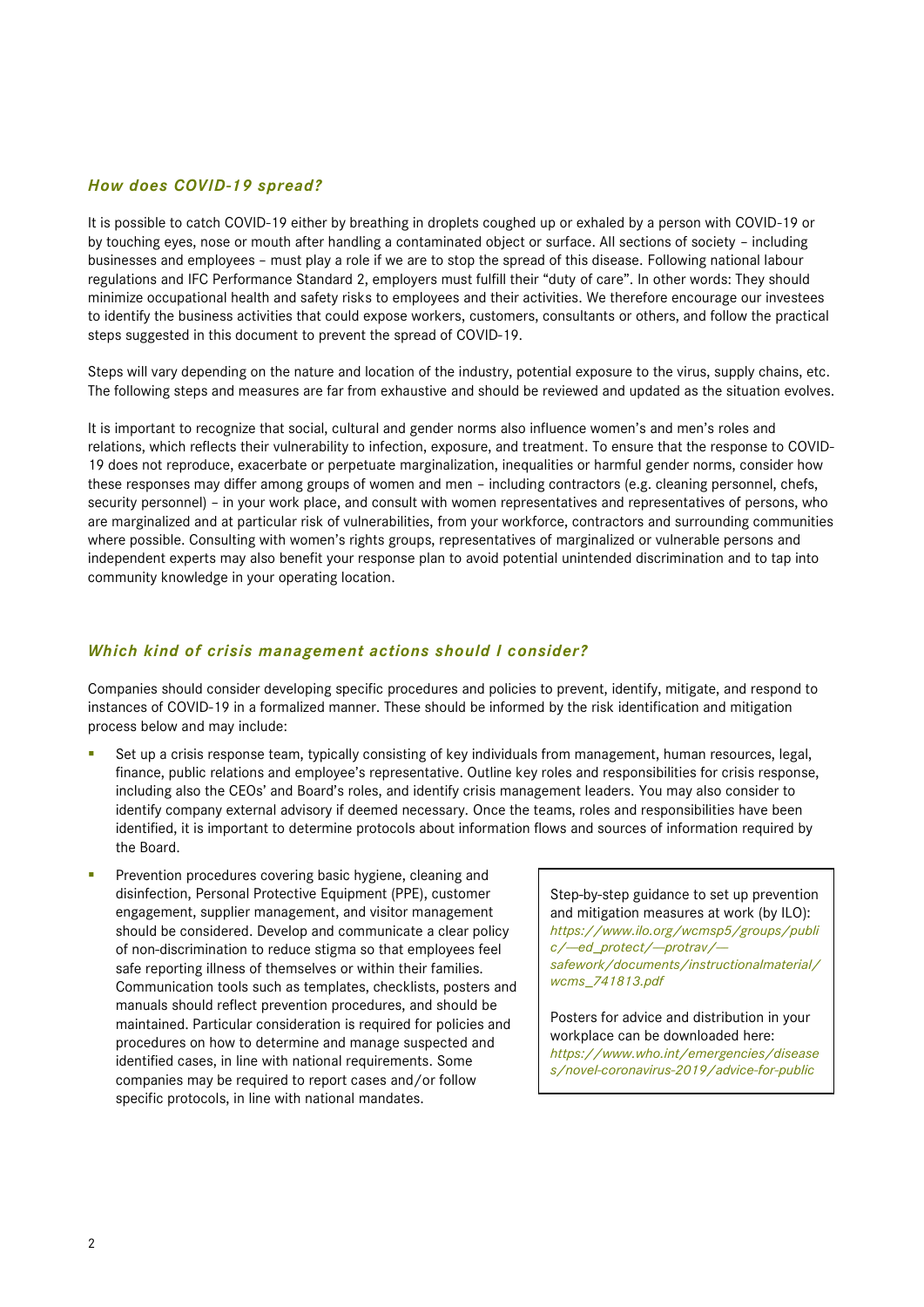

- **•** All policies and procedures should be clearly communicated together with contact information and access to a grievance mechanism and/or dedicated contact points, should employees have questions or concerns. (see also: "What should I consider in terms of communication with employees and other stakeholders?"). As applicable, they should also be communicated to contractors/sub-contractors, workers in worker accommodation sites, visitors, customers, supply chain, and the surrounding community through available contact points and/or communication material.
- If occupational policies have to be updated, and particularly vulnerable workforce and your contractors for an informed update. If current employment policies are inadequate to provide protection in the case of a worker or worker family member illness, or in case of reduced or closed operations, companies should review and – if at all possible – update policies and procedures to cover these extenuating circumstances. Liaise with representatives of your workforce (e.g. workers union representatives, female workforce representatives), and consider gathering input from your contractors where necessary when such updates are necessary. Where operations or changes to operations might impact the community (e.g. road closures, etc.) stakeholder engagement procedures should be considered.
- Once developed, policies and procedures should be communicated clearly to all workers including casual workers and, as applicable, to contractors/sub-contractors, supply chain workers, workers in worker accommodation sites, visitors, customers, and the surrounding community (see also: "What should I consider in terms of communication with employees and other stakeholders?").

# *How can I avoid/reduce the spread of COVID19 in my work place?*

To minimize the spread of COVID19, hygiene measures are among the top priorities to enforce in the work place. Measures should also consider potential entry points of virus to the work place. These should be supported by behavioral and procedural protocols as described in "Which kind of crisis management actions should I consider?".

- Promote and enforce frequent handwashing and respiratory hygiene, including discouraging touching eyes, nose and mouth; Communicate good practices to workers and visitors at key areas, such as entry points or lavatories, through posters and signs as well as reminders from designated staff like receptionists
- Make hand sanitizer and/or ablution facilities with soap available in all areas where risk of transmission is identified (e.g. upon entry to the premises, in canteen, in toilets, etc.); Where hand sanitizers are not available due to shortages, the importance of personal hygiene and the practice of proper handwashing with soap will be essential
- Ensure workplace is clean and hygienic, and regularly disinfect surfaces and objects; consider increasing the frequency of cleaning routines

You can find posters for advice and distribution in your workplace here: *[https://www.who.int/emergencies/disease](https://www.who.int/emergencies/diseases/novel-coronavirus-2019/advice-for-public) [s/novel-coronavirus-2019/advice-for-public](https://www.who.int/emergencies/diseases/novel-coronavirus-2019/advice-for-public)*

Guidance for schools, workplaces & institutions are provided here: *https://www.who.int/emergencies/disease s/novel-coronavirus-2019/technicalguidance/guidance-for-schools-workplacesinstitutions*

WHO provides a Q&A service in multiple languages through WhatsApp: *[https://www.who.int/news-room/feature](https://www.who.int/news-room/feature-stories/detail/who-health-alert-brings-covid-19-facts-to-billions-via-whatsapp)[stories/detail/who-health-alert-brings-covid-](https://www.who.int/news-room/feature-stories/detail/who-health-alert-brings-covid-19-facts-to-billions-via-whatsapp)[19-facts-to-billions-via-whatsapp](https://www.who.int/news-room/feature-stories/detail/who-health-alert-brings-covid-19-facts-to-billions-via-whatsapp)*

Measures to consider when isolating at home (also available in Spanish, Chinese, Vietnamese, and Korean): *[https://www.cdc.gov/coronavirus/2019](https://www.cdc.gov/coronavirus/2019-ncov/if-you-are-sick/steps-when-sick.html) [ncov/if-you-are-sick/steps-when-sick.html](https://www.cdc.gov/coronavirus/2019-ncov/if-you-are-sick/steps-when-sick.html)*

- Avoid customary social contact such as handshakes
- Practice social distancing where possible (e.g. entrances/exits, cantines, etc.); consider reduce number of workers in the workplace to enable social distancing, supported by appropriating additional space, e.g. conference rooms, to allow people to spread out
- Where possible, consider use of infrared laser thermometers to check workers' and visitors' temperature before entering the premises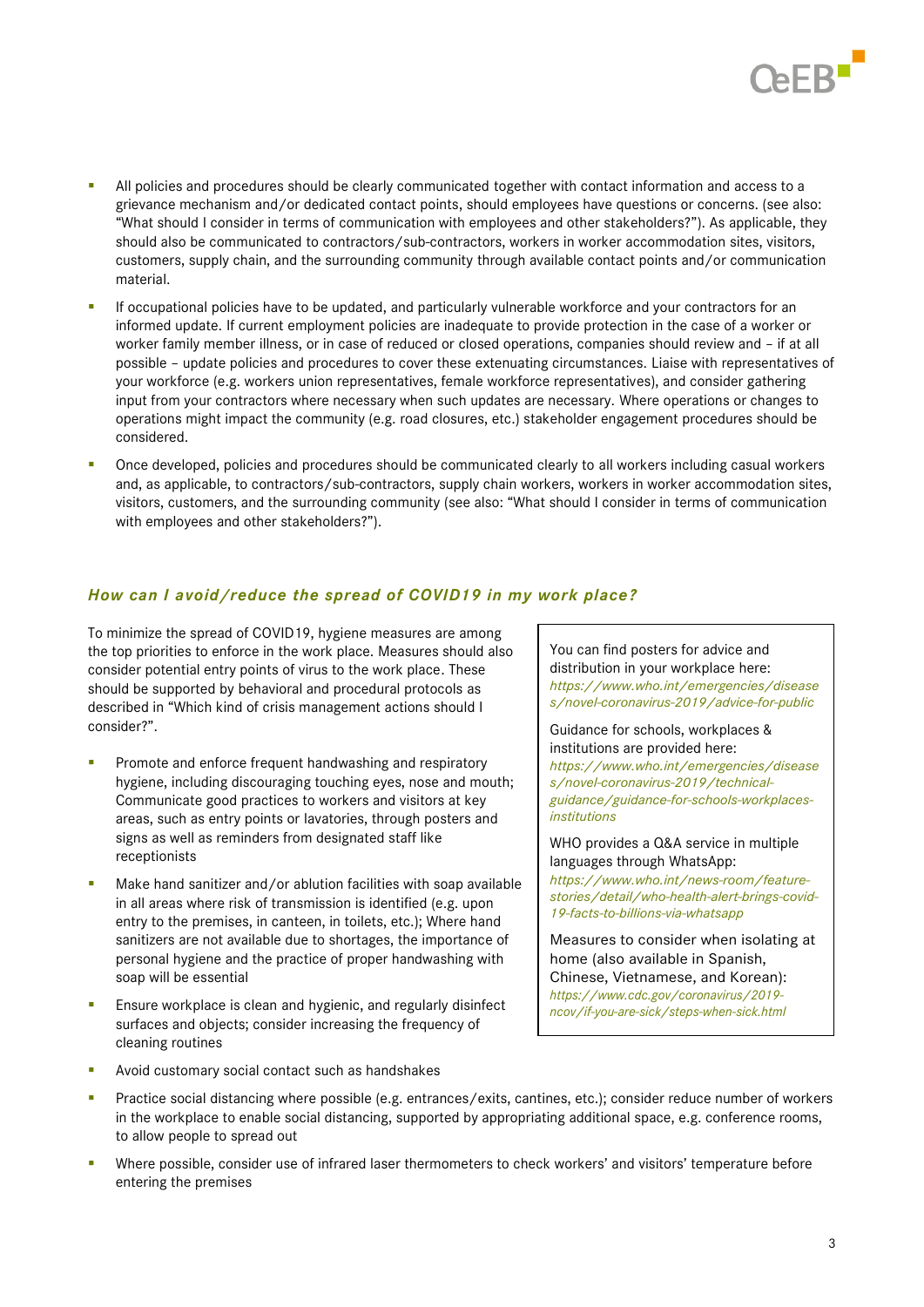- **E** Identify which workers can work from home, if possible, and provide them with the appropriate technology; especially vulnerable people (e.g. older employees, people with existing respiratory, cardiac and/or metabolic disorders and immunodeficiencies, etc.)
- Develop measures to ensure the temporary transfer of responsibilities of affected personnel to their colleagues, in particular contact points for grievances, sexual harassment, and other internal reporting protocols.
- Where applicable, update gender-based violence referral pathways to reflect changes in available services (e.g. way to communicate a grievance, change in access to suitable person, etc.)
- Advise employees to stay at home when sick and to seek medical advice if they have a fever, cough and/or difficulty breathing; inform your workforce how such self-isolation will be treated in terms of occupational rights (e.g. paid leave, sick leave, etc.) and direct them to contact points where they can address occupational and health issues.

# *How can I avoid/reduce the spread of COVID19 to/from my suppliers/customers/community?*

- Identify areas of transmission risk through e.g. food preparation, engagement with the public, etc. and consider following international recommendations of personal protective equipment (PPE)
- Companies with direct-to-consumer sales should consider hygiene practices when dealing with cash and products
- Where possible, communicate with surrounding communities and supply chain to confirm awareness of the virus and discuss good hygiene practices and precautionary measures
- If restrictions on site access will impact the community, e.g. by closing access paths, clearly communicate this with community leaders and women representatives, and discuss the implications; make sure that a grievance mechanism and thus required and adequately trained

US' Occupational Safety and Health Administration provides interim guidance for specific industries in English and Spanish: *[https://www.osha.gov/SLTC/covid-](https://www.osha.gov/SLTC/covid-19/controlprevention.html#interim)[19/controlprevention.html#interim](https://www.osha.gov/SLTC/covid-19/controlprevention.html#interim)*

[Guidances](https://www.who.int/news-room/commentaries/detail/modes-of-transmission-of-virus-causing-covid-19-implications-for-ipc-precaution-recommendations) on the use of PPE: *[https://www.who.int/emergencies/disea](https://www.who.int/emergencies/diseases/novel-coronavirus-2019/technical-guidance/infection-prevention-and-control) [ses/novel-coronavirus-2019/technical](https://www.who.int/emergencies/diseases/novel-coronavirus-2019/technical-guidance/infection-prevention-and-control)[guidance/infection-prevention-and-control](https://www.who.int/emergencies/diseases/novel-coronavirus-2019/technical-guidance/infection-prevention-and-control)*

personnel are available and communicate the line of grievance reporting to the community

It is important for senior leadership to provide clear and regular communication about preventive measures and precautions to workers and, where applicable, contractors, the supply chain, customers, and the wider community. (see also response to "What should I consider in terms of communication with employees and other stakeholders?")

# *What should I consider in terms of communication with employees and other stakeholders?*

Communication is key to maintain confidence, avoid rumors and raise awareness for preventive measures. The following points are a non-exhaustive list of items you may consider:

- Setting up focal points or dedicated hotlines/email addresses to specific occupational topics help workers direct questions or concerns to competent sources. These can include focal points for e.g. work arrangements, information on gender-based violence that may arise or exacerbate due to workers' lock down at home, etc. In addition to email and verbal communication, companies may consider the use of SMS messaging to keep workers informed.
- Good practices to workers and visitors in key areas, such as entry points or lavatories, through posters and signs serves as reminders; consider specific training for designated staff like receptionists, who could serve as multipliers of such good practices to communities, visitors, etc.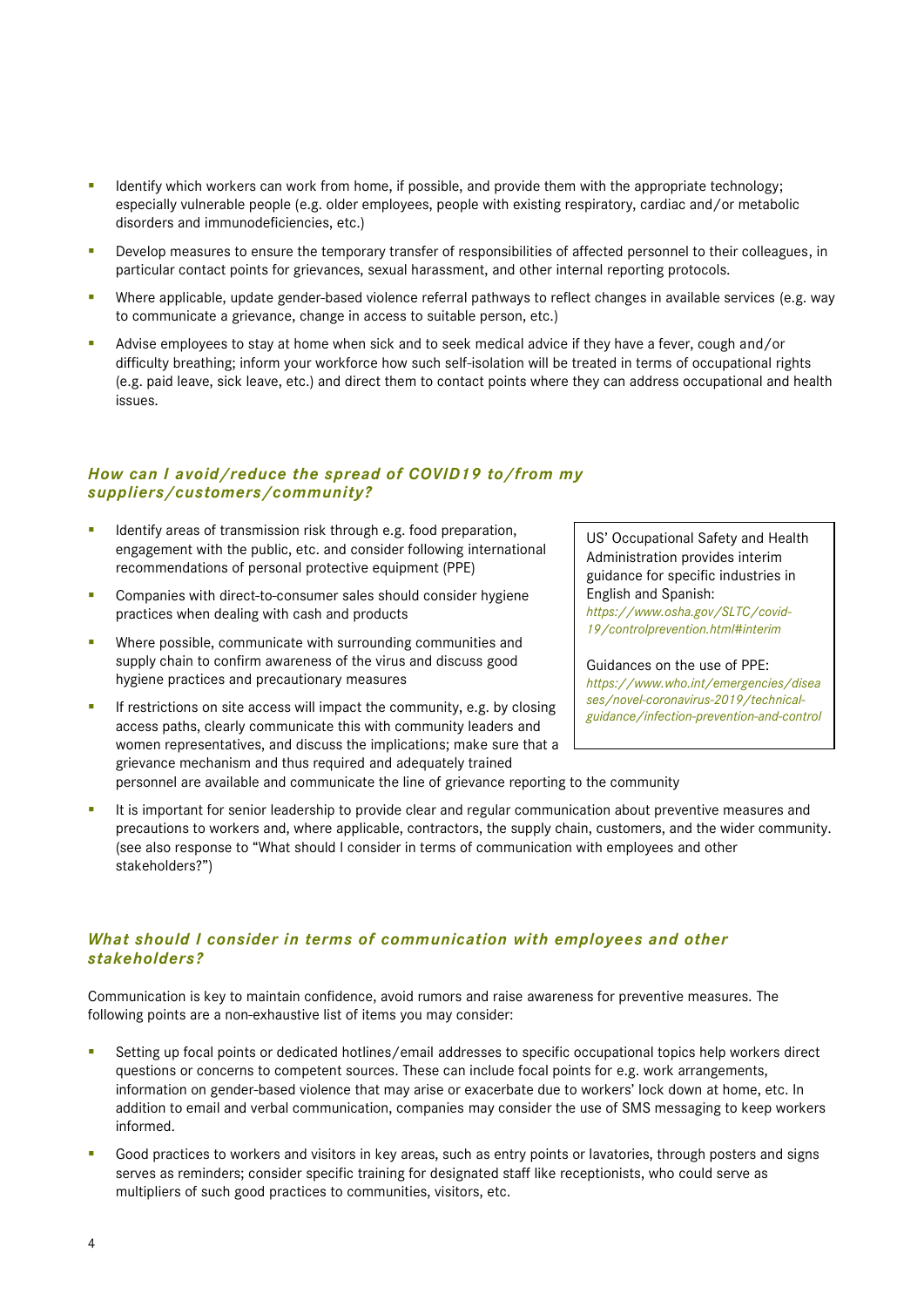

- **•** Regular updates to the workforce, including contractors, should be provided by the senior management, including information on:
	- Current status of COVID-19 and how it may impact the different kind of workforce and, as appropriate, other relevant stakeholders such as the company's clients;
	- Summary of how different areas of the business will operate and key risk mitigation priorities
	- Actions being taken on different areas including travel, working from home, organization and participation in meetings and conferences, screening processes, social distancing in the office, hygiene, and transportation
	- Workers' rights including information on relevant workplace flexibilities and protections as well as medical evidence requirements for sickness, sick leave and pay, working from home; Where possible, clearly communicate that employment contracts will be honored in case of absence due to illness to discourage workers from coming in sick.
	- Resources for any physical or mental health concerns; consider raising awareness on domestic violence; highlight established focal/contact points to which workers, contractors and stakeholders can address specific questions.
	- If appropriate, and in close consultation with local health authorities, updates on any cases within the workforce and advice for anyone who might have come in contact with the affected individuals.

# *What can I do if social tensions associated with COVID-19 put my workers and contractors at risk?*

Support for tensions in domestic environments: Countries facing lockdowns and movement restrictions are reporting increasing domestic abuse. Consider informing your employees about confidential psychological support, legal information and counselling in cases of threats and violence via telephone, SMS or email. You may also want to consider partnering with a local women rights group, and communicate this partnership to your workforce.

Support for tensions in community environments: Should social conditions deteriorate and companies want to engage private security personnel to ensure worker safety while maintaining business continuity, it must be in line with IFC Performance Standard 4. When obtaining private security personnel, the company should put particular

Guidance on how to address violence against women can be found here: *[https://www.who.int/news-room/q-a](https://www.who.int/news-room/q-a-detail/violence-against-women-during-covid-19)[detail/violence-against-women-during-covid-19](https://www.who.int/news-room/q-a-detail/violence-against-women-during-covid-19)*

IFC's Good Practice Handbook on the use of security forces, tools and templates: *[https://www.ifc.org/wps/wcm/connect/topi](https://www.ifc.org/wps/wcm/connect/topics_ext_content/ifc_external_corporate_site/sustainability-at-ifc/publications/publications_handbook_securityforces) [cs\\_ext\\_content/ifc\\_external\\_corporate\\_site/s](https://www.ifc.org/wps/wcm/connect/topics_ext_content/ifc_external_corporate_site/sustainability-at-ifc/publications/publications_handbook_securityforces) [ustainability-at](https://www.ifc.org/wps/wcm/connect/topics_ext_content/ifc_external_corporate_site/sustainability-at-ifc/publications/publications_handbook_securityforces)[ifc/publications/publications\\_handbook\\_secu](https://www.ifc.org/wps/wcm/connect/topics_ext_content/ifc_external_corporate_site/sustainability-at-ifc/publications/publications_handbook_securityforces)*

*[rityforces](https://www.ifc.org/wps/wcm/connect/topics_ext_content/ifc_external_corporate_site/sustainability-at-ifc/publications/publications_handbook_securityforces)*

attention to the functionality of its grievance mechanism for its workforce and surrounding communities. This includes, but is not limited to,

- Clearly communicating contact lines/persons for grievances on site (e.g. by hanging up illustrative posters in strategic locations such as bathrooms, folders, etc.) and highlighting confidentiality and non-retaliation of the process;
- **E** Ensuring easy accessibility (e.g. confidential phone number, email address, app, etc.) of the grievance process to staff and security personnel
- Ensuring that the security personnel is adequately trained and understands the rules it is operating on (in particular the use of excessive force and sexual harassment), consider also adhering to the Voluntary Principles on Security and Human Rights (*<https://www.voluntaryprinciples.org/the-principles/>*)
- Considering creating reporting or monitoring measures to avoid harassment; e.g. consider working with local NGOs and/or independent experts for training/informing security personnel, regular checks, etc.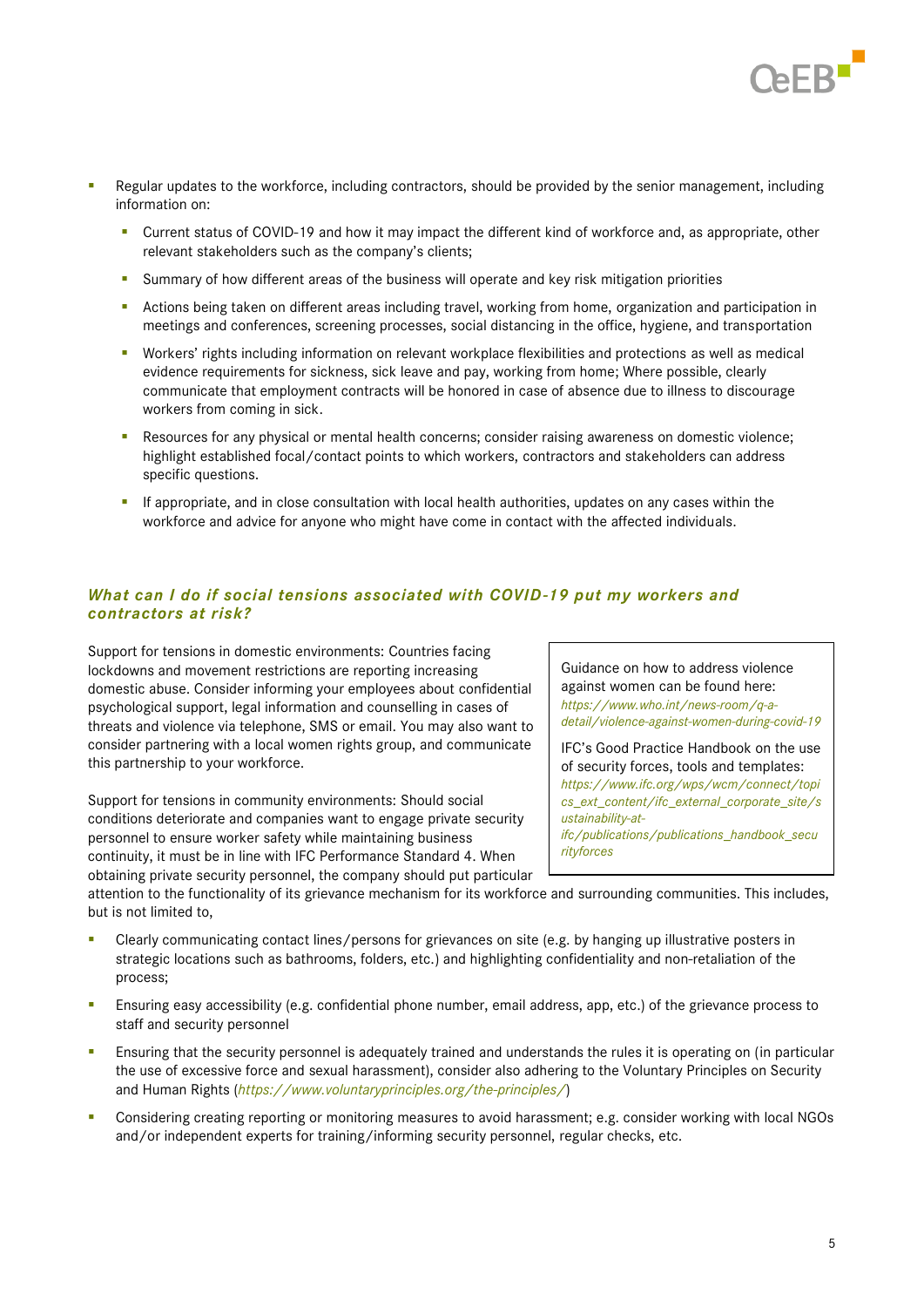# *How can I protect jobs while maintaining business continuity?*

While companies and businesses may face difficulties in continuing their business, cost reductions must consider options to protect jobs (as per IFC Performance Standard 2) before considering retrenchment/dismissal of large shares of employees. As an employer, consider the following:

- Identify jobs as key to business continuity What sectors need some labour continuity or ability to pick up quickly?
- Analyse and prioritise your business Understand your liquidity risks and draw linkages to jobs risks. Understand where business continuity could impact the maintenance of jobs.
- Where jobs are under threat due to business continuity concerns, but business is viable, identify financing options available to support job preservation. These must be in line with national legal and contractual provisions, and could including (a.o.):
	- Continued work with full wages by e.g. supporting working from home or other flexible working schedule, redeployment to other business parts, training programs or paid leave (incl. sick leave and caring leave) where applicable
	- Modifying jobs with some implication to the workers' income, e.g. by reducing working hours, shifts or overtime, implement job sharing arrangements where employees on reduced hours share a single full-time job, and wage moderation.
	- Keeping workers with some income, e.g. by negotiating a combination of paid and unpaid leave or rotating (paid) leave.

Companies may also explore measures to connect workers to other temporary in-demand jobs, support emergency response with their workforce or provide livelihood support (e.g. food subsidies or remaining in workplace accommodation) if no salary income is envisaged. If available, companies may also advise their workforce about state income support.

# *How do I manage retrenchment?*

If retrenchment is unavoidable, a responsible retrenchment plan should be developed in a way that achieves the commercial aims of the process while minimising the impact of job losses on workers (including casual workers and contract workers) and communities. The following principles should be considered when developing a Retrenchment Plan:

- Impact mitigation: During the process, efforts should be made to reduce number of job losses (e.g. reduction in hours; productivity improvements; temporary layoff; and salary reduction) and mitigate effects on individuals, groups and communities;
- Consultation: Consult workers' representatives and unions on the plan and integrate feedback in line with national and international regulations; ensure that female staff representatives are consulted in the process.

## IFC Good Practice Note: Managing Retrenchment (2005):

*[https://www.ifc.org/wps/wcm/connect](https://www.ifc.org/wps/wcm/connect/topics_ext_content/ifc_external_corporate_site/sustainability-at-ifc/publications/publications_gpn_retrenchment) [/topics\\_ext\\_content/ifc\\_external\\_corpor](https://www.ifc.org/wps/wcm/connect/topics_ext_content/ifc_external_corporate_site/sustainability-at-ifc/publications/publications_gpn_retrenchment) [ate\\_site/sustainability-at](https://www.ifc.org/wps/wcm/connect/topics_ext_content/ifc_external_corporate_site/sustainability-at-ifc/publications/publications_gpn_retrenchment)[ifc/publications/publications\\_gpn\\_retren](https://www.ifc.org/wps/wcm/connect/topics_ext_content/ifc_external_corporate_site/sustainability-at-ifc/publications/publications_gpn_retrenchment) [chment](https://www.ifc.org/wps/wcm/connect/topics_ext_content/ifc_external_corporate_site/sustainability-at-ifc/publications/publications_gpn_retrenchment)*

#### IFC Performance Standard 2:

*[https://www.ifc.org/wps/wcm/connect](https://www.ifc.org/wps/wcm/connect/topics_ext_content/ifc_external_corporate_site/sustainability-at-ifc/policies-standards/performance-standards/ps2) [/topics\\_ext\\_content/ifc\\_external\\_corpor](https://www.ifc.org/wps/wcm/connect/topics_ext_content/ifc_external_corporate_site/sustainability-at-ifc/policies-standards/performance-standards/ps2) [ate\\_site/sustainability-at-ifc/policies](https://www.ifc.org/wps/wcm/connect/topics_ext_content/ifc_external_corporate_site/sustainability-at-ifc/policies-standards/performance-standards/ps2)[standards/performance-standards/ps2](https://www.ifc.org/wps/wcm/connect/topics_ext_content/ifc_external_corporate_site/sustainability-at-ifc/policies-standards/performance-standards/ps2)*

▪ Fair and transparent selection criteria: Ensure that the selection of workers for dismissal is based on principles that are fair and transparent and do not discriminate against particular groups. More typically, selection criteria involve one or a combination of the following factors: length of service, performance record, disciplinary record, absence record, skills, knowledge.

#### IFC's Performance Standard 2:

*[https://www.ifc.org/wps/wcm/connect/topics](https://www.ifc.org/wps/wcm/connect/topics_ext_content/ifc_external_corporate_site/sustainability-at-ifc/policies-standards/performance-standards/ps2) [\\_ext\\_content/ifc\\_external\\_corporate\\_site/susta](https://www.ifc.org/wps/wcm/connect/topics_ext_content/ifc_external_corporate_site/sustainability-at-ifc/policies-standards/performance-standards/ps2) [inability-at-ifc/policies-standards/performance](https://www.ifc.org/wps/wcm/connect/topics_ext_content/ifc_external_corporate_site/sustainability-at-ifc/policies-standards/performance-standards/ps2)[standards/ps2](https://www.ifc.org/wps/wcm/connect/topics_ext_content/ifc_external_corporate_site/sustainability-at-ifc/policies-standards/performance-standards/ps2)*

The benefits of job protection are elaborated by McKinsey:

*[https://www.mckinsey.com/industries/public](https://www.mckinsey.com/industries/public-sector/our-insights/how-to-rebuild-and-reimagine-jobs-amid-the-coronavirus-crisis)[sector/our-insights/how-to-rebuild-and](https://www.mckinsey.com/industries/public-sector/our-insights/how-to-rebuild-and-reimagine-jobs-amid-the-coronavirus-crisis)[reimagine-jobs-amid-the-coronavirus-crisis](https://www.mckinsey.com/industries/public-sector/our-insights/how-to-rebuild-and-reimagine-jobs-amid-the-coronavirus-crisis)*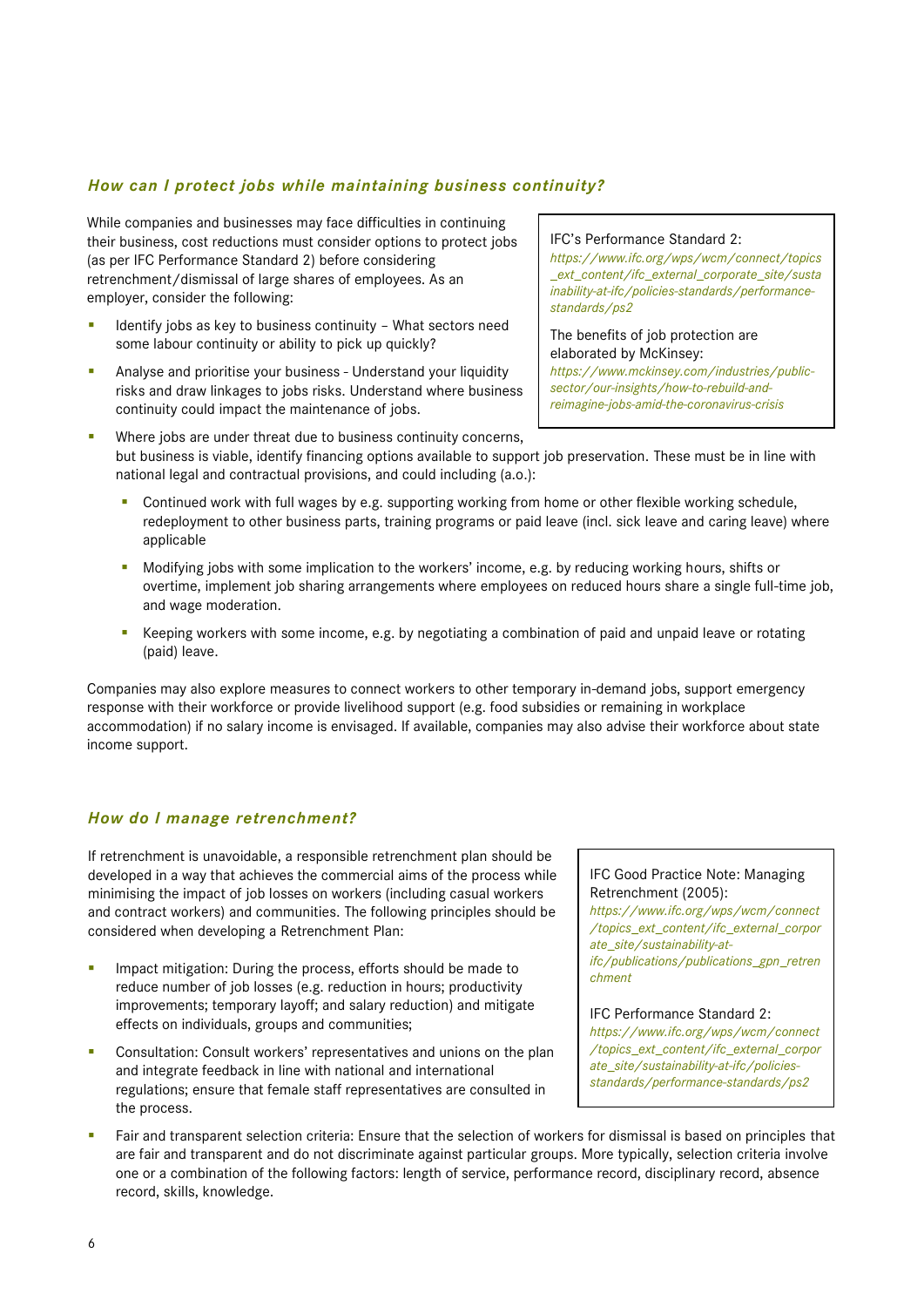

- **•** Grievance Mechanism: Develop or communicate the existence of a grievance and appeal procedure to ensure the sense of fairness and consultation reaches down to an individual level. It should ensure that each individual can use his/her right to put forward reasons why he or she should not be selected for dismissal or to raise complaints about the way in which the process has been handled.
- Communication: Communicate transparently about the process to workers, in line with national regulations and collective agreements signed by the company.

## *Which sectors may be exposed to a higher risk of COVID19?*

Some industry sectors and company interactions may present a higher risk of coming into contact with affected people or spreading COVID-19. Each company must assess the risks to their workforce, operations, and community individually. Sectors and company interactions listed below are selected examples where COVID-19 may be more easily transferred among workers or service users. This list is intended to highlight health risk and may not reflect sectors at higher financial risk. See also general and sector-specific guidance further below.

Guidance for schools, workplaces & institutions are provided here: *https://www.who.int/emergencies/dis eases/novel-coronavirus-2019/technical-guidance/guidance-forschools-workplaces-institutions*

- Healthcare including hospitals, laboratories, clinics, dentists, ambulances, and pharmacies.
- **•** Food and agriculture including food processing and those handling live animals and animal products, should practice good personal hygiene and follow food safety guidelines. According to the WHO, based on available information, it is not known whether COVID-19 has any impact on the health of animals and no particular event has been reported in any species.
- Education sector (though schools often shut in affected countries).
- Projects that involve construction and/or worker accommodation camps, where social distancing and robust hygiene measures may be more difficult to implement.
- Solid waste and wastewater management.
- **•** Consumer businesses where workers may come into regular contact with customers including hotels and retail.
- **EXECTE SUBSIDERTY BUSINESS ENDIFIERT** Businesses where workers come into contact with suppliers and supply chains operating in affected areas.
- Businesses where there is a large number of workers that may be concentrated closely together, particularly those where it is difficult to work remotely.
- Tourism and related sectors linked to travel and mobility.
- Logistics and transport, where workers come into contact with a large number of people over potentially a large geographic region.

#### *Who are particularly vulnerable to COVID19, physically and socially?*

- Those with underlying health conditions and older people are most at risk of developing serious health issues.
- **•** Pregnant women are advised to take all preventive actions to avoid infection.
- Women have less access to social protection and will bear a disproportionate burden in the care economy, for example when schools close or care systems shut down. Consider, where possible, flexible work arrangements, teleworking, care-holiday, etc. in consultation with employee representatives